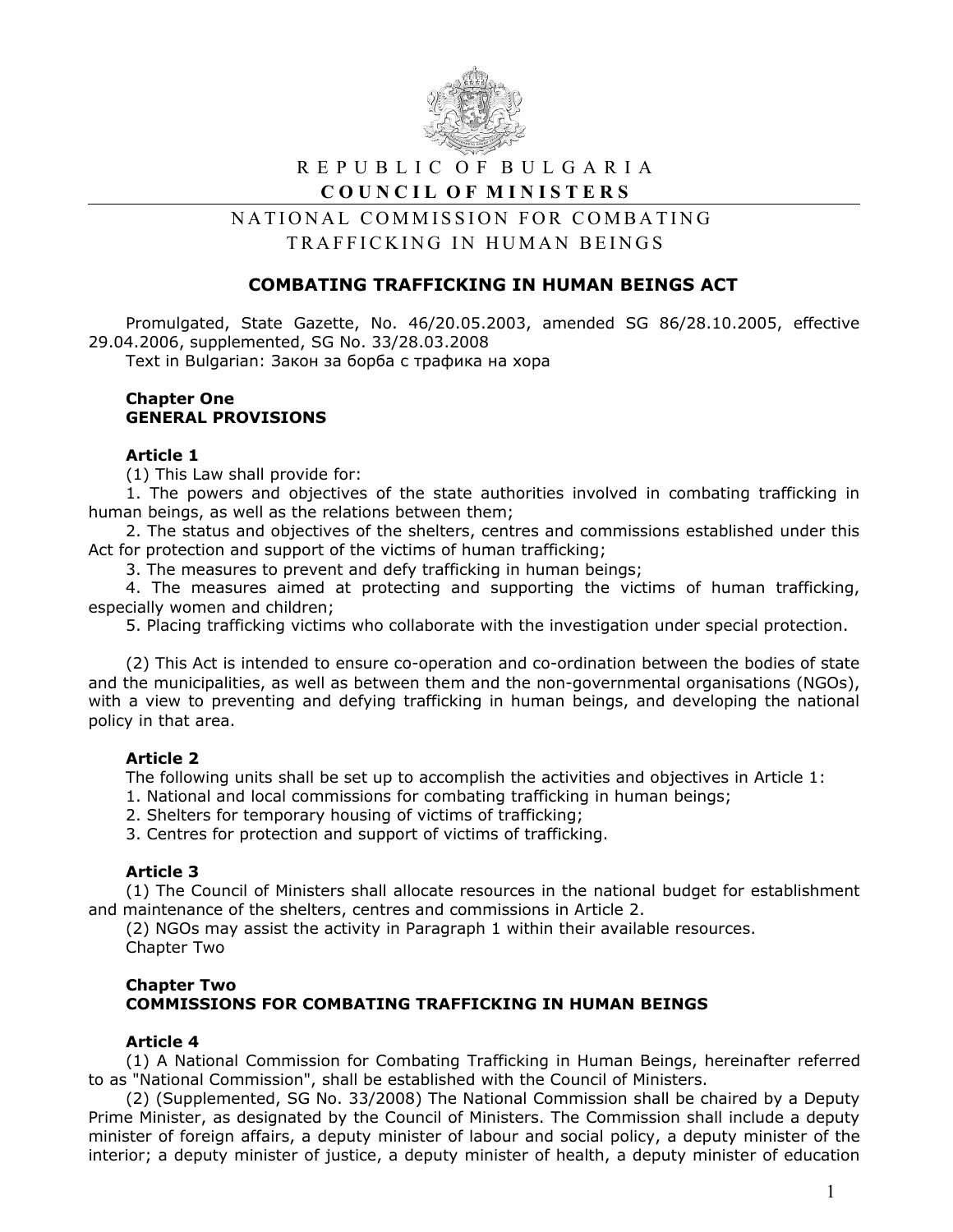and science, a deputy chairperson of the State Agency for National Security, a vice president of the State Agency for Child Protection, a deputy chairperson of the Central Enforcement Commission for Anti-Social Behaviour of Juveniles and Minors, as designated by the respective ministers, presidents and chairpersons.

(3) The National Commission shall include representatives of the President of the Supreme Court of Cassation, the Prosecutor General and the Director of the National Investigation Service.

(4) The meetings of the National Commission may be attended by representatives of nonprofit legal entities and international organisations with country offices that operate in the area of determent of the trafficking in human beings and protection of the victims of trafficking.

(5) The National Commission shall be assisted in its operation by administration managed by a Secretary appointed by the Chairperson of the National Commission.

(6) The Council of Ministers shall adopt Rules of Procedure of the National Commission.

#### **Article 5**

(1) The National Commission shall establish under certain municipalities throughout the country Local Commissions for Combating Trafficking in Human Beings, hereinafter referred to as "Local Commissions". Their locations shall be determined by a decision of the National Commission.

(2) (Supplemented, SG No. 33/2008) The Local Commissions in Paragraph 1 shall consist of 3 to 7 members, and their exact number shall be subject to regulation by the Mayor. They shall be chaired by a deputy mayor. The Local Commissions shall include representatives of the local government competent in the area of education, health care and social policy, representatives of the Local Enforcement Commission for Anti-social Behaviour of Juveniles and Minors, the child protection departments with the Social Support Directorates, the police, the State Agency for National Security non-governmental organisations, as well as teachers, psychologists, lawyers, physicians, and others. The meetings of the Local Commissions shall be attended by a regional prosecutor.

(3) If necessary, Local Commissions shall appoint a Secretary. The payment of the Secretary shall be determined by the Mayor.

(4) Local Commissions shall be funded by the National Commission budget.

#### **Article 6**

The Chairperson of the National Commission shall present an annual report of its activity to the Council of Ministers. The Local Commissions shall present annual reports of their activities to the respective mayors and the National Commission.

### **Article 7**

The National Commission shall:

1. Organise and co-ordinate the co-operation between the relevant agencies and organisations for implementation of this Act;

2. Determine and administer the implementation of the national policy and strategy in the area of combating trafficking in human beings;

3. Develop on an annual basis a national programme for prevention and countering of trafficking in human beings and protection of victims of trafficking, which shall be presented to the Council of Ministers for approval;

4. Promote the research, analysis and statistical reporting of human trafficking data;

5. Contribute to the international co-operation for prevention and countering of trafficking in human beings;

6. Carry out information, awareness and educational campaigns aimed at potential victims of trafficking;

7. Develop training programmes for officials working in the area of prevention and countering of trafficking in human beings;

8. Manage and supervise the activities of the Local Commissions and the centres for protection and support of victims of trafficking;

9. Register individuals and non-profit legal entities who provide shelter to victims of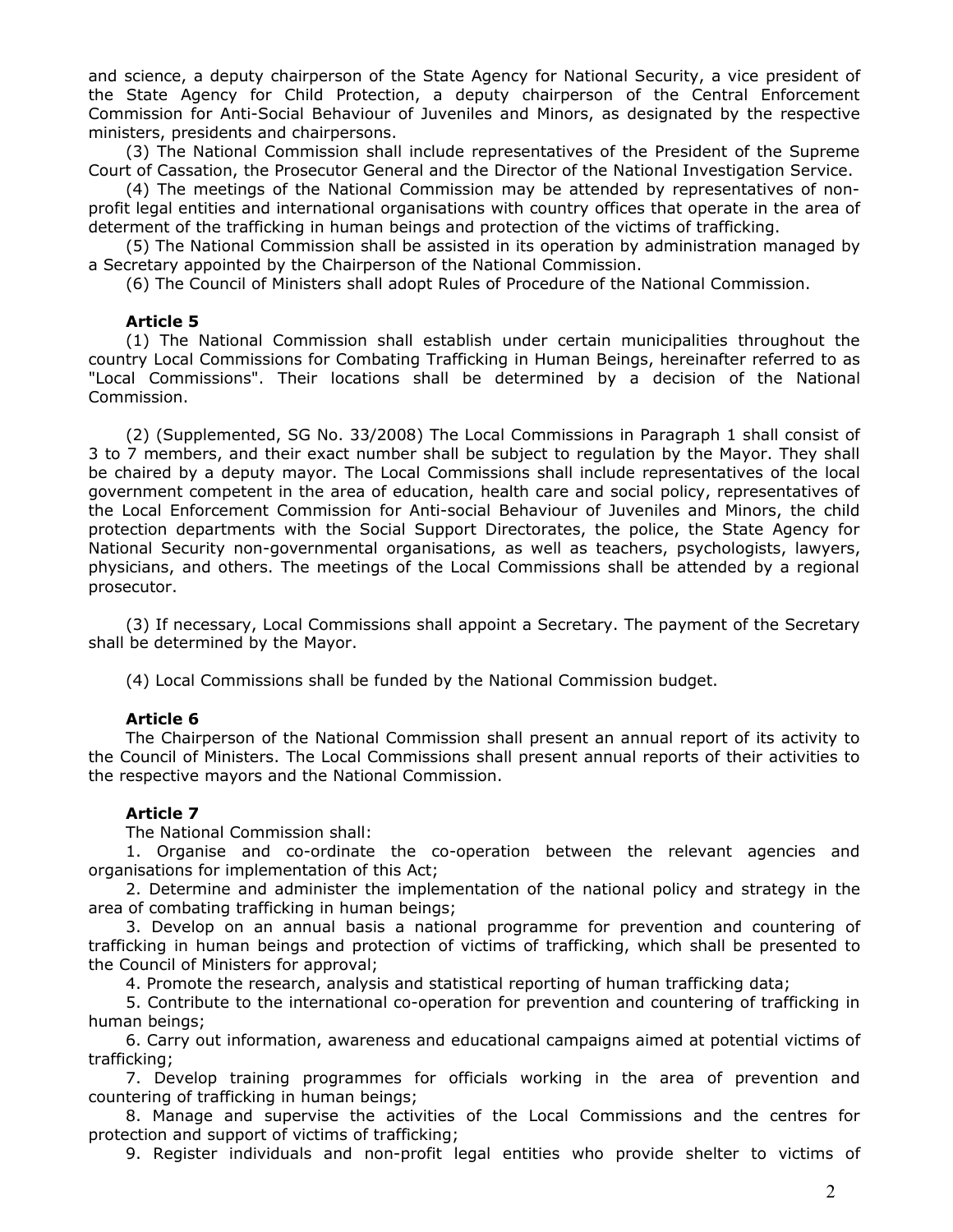trafficking.

## **Article 8**

Local Commissions shall:

1. Organise and co-ordinate the co-operation between the relevant regional agencies and organisations for implementation of this Act;

2. Implement the national policy and strategy for combating trafficking in human beings at a regional level;

3. Implement the national programme for prevention and countering of trafficking in human beings and protection of victims of trafficking at a regional level;

4. Assist in the process of research, analysis and statistical reporting of human trafficking data;

5. Contribute to the international co-operation for prevention and countering of trafficking in human beings;

6. Carry out information, awareness and educational campaigns aimed at potential victims of trafficking at a regional level;

7. Implement training programmes for regional-level officials working in the area of prevention and countering of trafficking in human beings.

## **Chapter Three**

## **SHELTERS FOR TEMPORARY HOUSING AND CENTRES FOR PROTECTION AND SUPPORT OF VICTIMS OF TRAFFICKING**

## **Article 9**

(1) The Shelters for Temporary Housing of Victims of Trafficking shall be set up:

1. By the National Commission based on a proposal made by the Local Commissions or the municipalities;

2. By individuals and non-profit legal entities who provide shelter to victims of trafficking and who have been entered into a National Commission Register under terms and conditions determined by the regulations in Article 12.

(2) The Shelters shall accommodate persons who claim to be victims of trafficking. They shall be accommodated for up to 10 days by their personal request under terms and conditions determined by the regulations in Article 12.

(3) The accommodation period in Paragraph 2 may be extended by another 30 days based on a proposal by the Local Commissions, the pre-trial proceedings authorities or the court, as requested by the sheltered individual.

# **Article 10**

The Shelters for Temporary Housing shall:

1. Ensure standard living and sanitary conditions;

2. Provide sheltered persons with food and medications;

3. Make available emergency medical and psychological services;

4. Assist the sheltered persons in establishing contact with their relatives as well as with the competent agencies and organisations.

## **Article 11**

(1) The Local Commissions shall set up Centres for Protection and Support of Victims of Trafficking, hereinafter referred to as "Centres".

(2) The Centres shall:

1. Provide simple-language information regarding the administrative and judicial procedures that administer victim support and protection;

2. Ensure specialised psychological and medical services;

3. Facilitate victims' re-integration in the family and the social environment.

(3) The necessary funds for operation of the Centres shall be provided by the National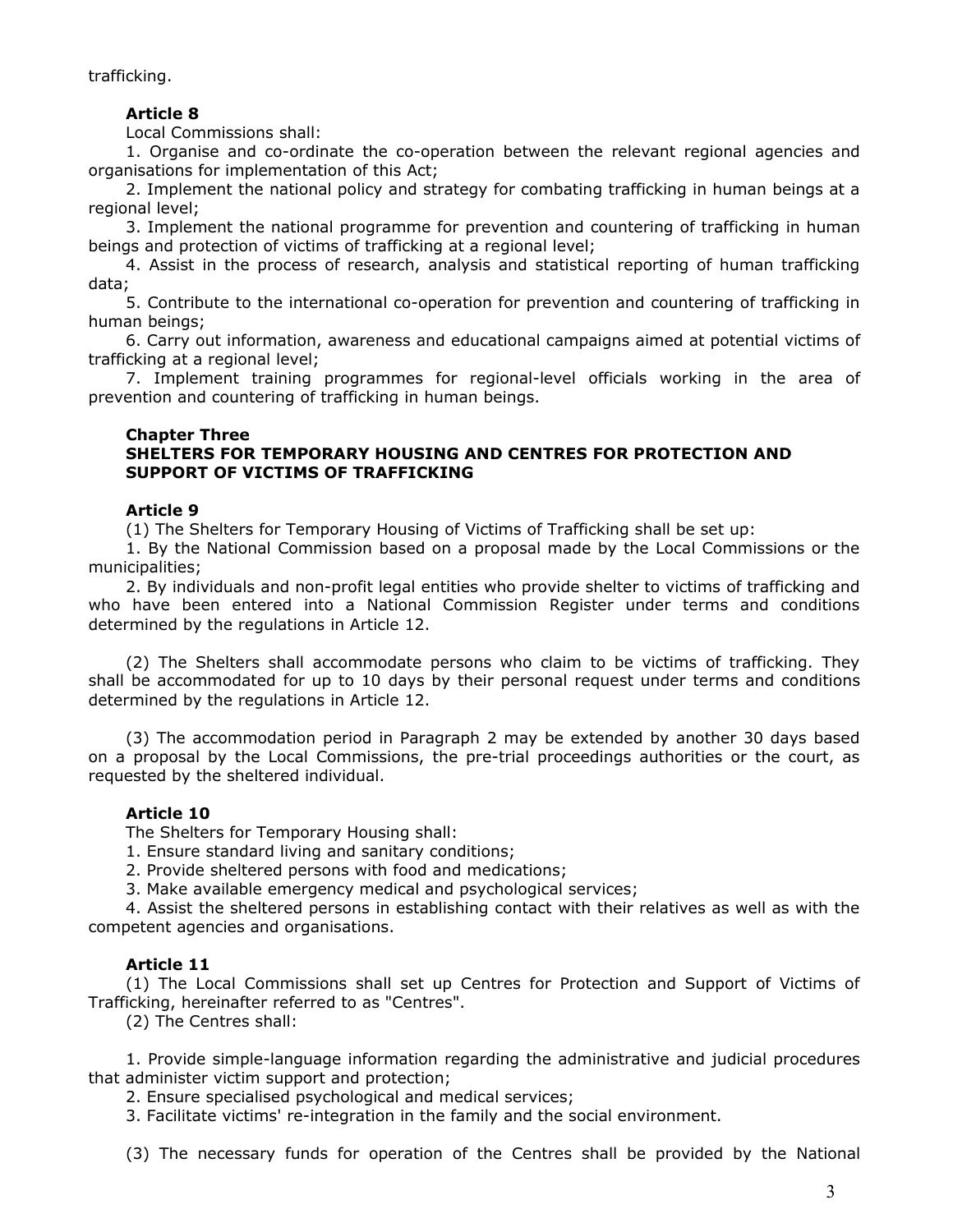Commission budget.

## **Article 12**

(1) The terms for setting up Shelters under Article 9, Paragraph 1, and Centres under Article 11, the organisation of their work, their management and control shall be subject to regulations adopted by the Council of Ministers.

(2) The necessary funds for operation of the Shelters in Article 9, Paragraph 1(1) shall be provided from the National Commission budget.

#### **Chapter Four PREVENTION AND COUNTERING OF TRAFFICKING IN HUMAN BEINGS**

## **Article 13**

The National Commission shall organise and co-ordinate the relevant agencies and organisations involved in the prevention and countering of trafficking in human beings, based on the national programme approved by the Council of Ministers, as under Article 7(3).

## **Article 14**

In order to implement the objectives in Article 13, the National Commission shall:

1. Initiate and take part in the development and implementation of measures aimed at creating equal social and economic opportunities for the risk groups, including:

a) Conditions for integration of the individuals from risk regions and risk groups into the labour market;

b) Micro-crediting programs;

c) Programmes inciting employers to hire individuals from risk groups;

2. Ensure public awareness of:

a) Situations where citizens are at risk of becoming victims of trafficking;

b) The protection to the victims of trafficking provided by the state and the specialised organisations;

c) The penal and administrative measures taken by the state to combat trafficking in human beings;

3. Initiate and take part in the development and implementation of:

a) General education school programmes designed for parents and students;

b) General education programmes for unemployed and illiterate citizens;

c) Education programmes for risk groups and risk regions;

d) Education programmes for victims of trafficking.

## **Chapter Five PROTECTION AND SUPPORT OF VICTIMS OF TRAFFICKING**

### **Article 15**

The bodies of state, the commissions, centres and shelters, within their competencies, are obliged to provide protection and support to the individuals who have become victims of trafficking.

## **Article 16**

The diplomatic and consular missions of the Republic of Bulgaria abroad shall support and assist the Bulgarian nationals who have become victims of trafficking to return to Bulgaria.

### **Article 17**

Consular offices with the Bulgarian Embassies abroad, in co operation with Ministry of the Interior authorities, shall assist for speedy and timely issuance of identity documents to Bulgarian nationals who have become victims of trafficking.

## **Article 18**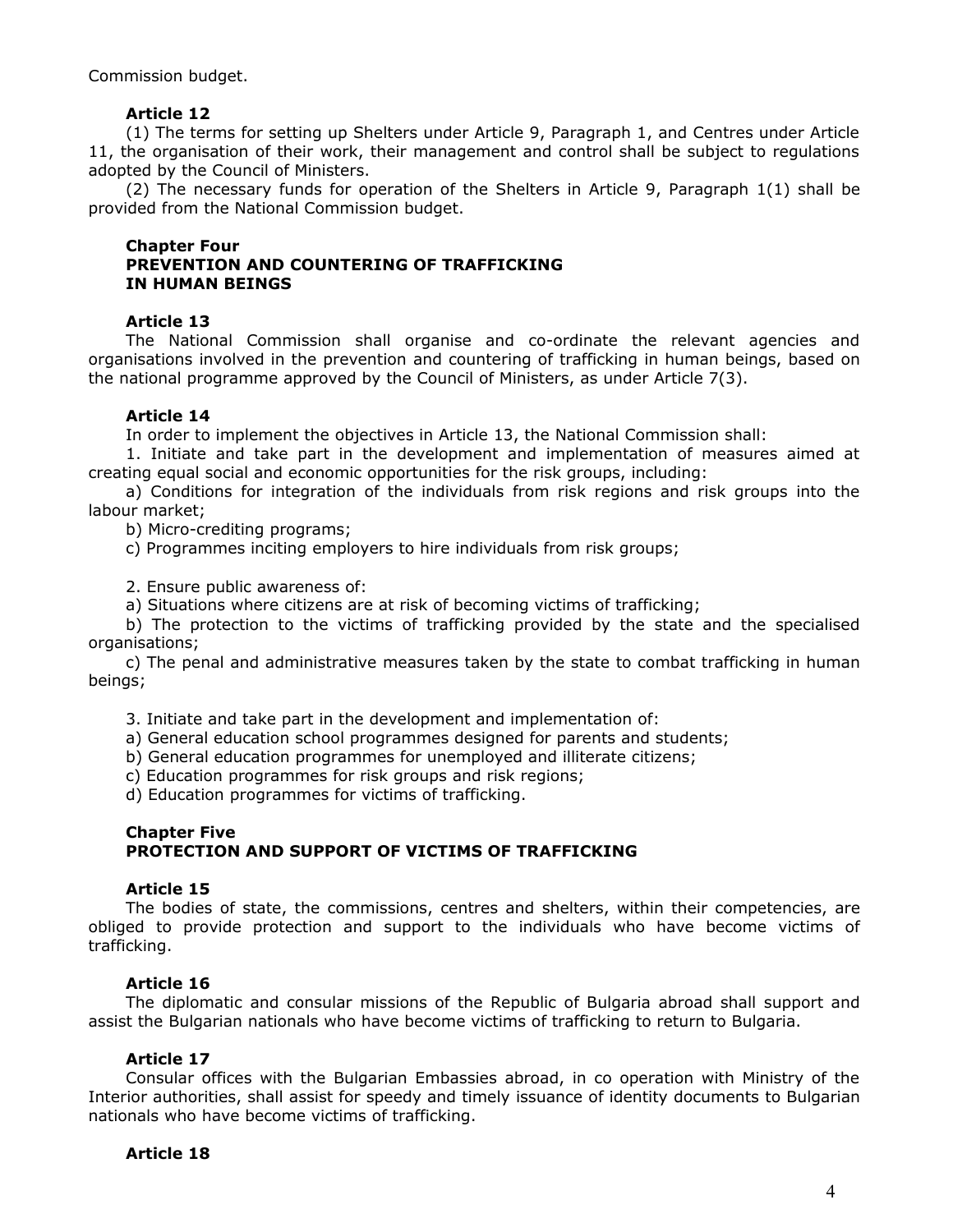(1) The diplomatic and consular missions of the Republic of Bulgaria abroad shall distribute amongst interested individuals and risk groups information materials about the rights of the victims of trafficking.

(2) The diplomatic and consular missions of the Republic of Bulgaria abroad shall provide information to the bodies of the host country regarding the Bulgarian legislation in the area of trafficking in human beings.

#### **Article 19**

Information exchange and co-operation with the competent authorities of foreign countries and the international organisations shall be implemented in compliance with the national legislation and the international treaties signed by the Republic of Bulgaria.

#### **Article 20**

The victims of trafficking shall be guaranteed confidentiality and protection of personal data.

#### **Article 21**

Upon receipt of information about a child who has become a victim of trafficking, the bodies in Article 2 shall inform immediately the State Agency for Child Protection, which shall take the relevant measures under the Child Protection Act.

#### **Article 22**

Children who have become victims of trafficking shall be accommodated in separate premises from adults.

#### **Article 23**

Children who have become victims of trafficking shall be provided with education in state or municipal schools in the country, in compliance with the Public Education Act.

#### **Article 24**

(1) The bodies, shelters and centres in Article 2 shall take prompt measures to search the families of the children who have become victims of trafficking.

(2) In the cases in Paragraph 1, the specialised bodies under the Child Protection Act shall take measures to ensure legal representation.

#### **Article 25**

Individuals who have become victims of trafficking and have declared their willingness to collaborate for disclosure of the trafficking offenders shall be granted special protection status for the time of the criminal proceedings, including:

1. Permission to foreign nationals for long-term stay in the country;

2. Extension of the accommodation period in the shelters.

#### **Article 26**

(1) Pre-trial proceedings authorities shall promptly inform the individuals who have become victims of human trafficking, upon identification thereof, about the possibility to receive special protection if within one month the victims declare their consent to collaborate with the investigation.

(2) The timescale in Paragraph 1 may be extended up to two months based on a proposal by the State Agency for Child Protection when the victim of trafficking is a child.

#### **Article 27**

(1) Within three days of the filing of the request of the victim of human trafficking, the Prosecutor shall issue a writ granting the individual a special protection status.

(2) Denial of the status in Paragraph 1 may be appealed within three days before a higherlevel Prosecutor, who must pronounce promptly on the complaint.

#### **Article 28**

(1) Long-term stay permissions shall be issued in accordance with the Foreigners in the Republic of Bulgaria Act by the competent administrative control services with the Ministry of the